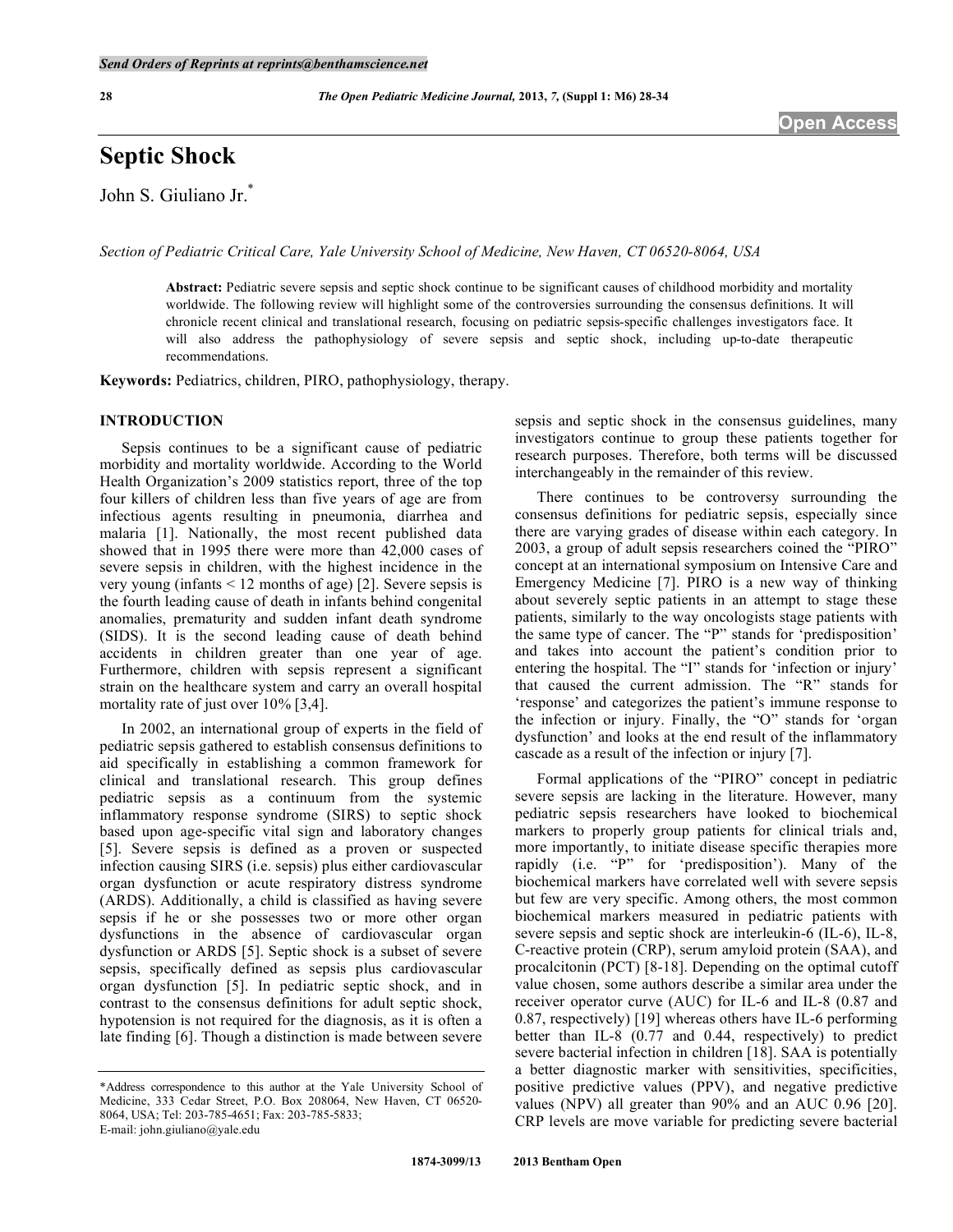infections in children. Sensitivities, specificities, PPV, NPV, and AUC range from 36-89%, 49-100%, 31.5-100%, 76- 96%, and 0.43-0.93, respectively [9-11, 16, 18-20].

 The most robust marker of early severe bacterial infections in children and neonates appears to be PCT. Adding to its diagnostic capability, PCT levels appear to peak earlier, around 6 hours, compared to 24 hours for CRP, making it a potentially more helpful diagnostic tool [12]. PCT shares similar sensitivities, specificities, PPV, NPV and AUC ranges (90.5-100%, 75-100%, 51-100%, 91-100%, and 0.85-1.0, respectively) as other markers but performs moderately better when compared head to head [9-11, 16, 18, 20]. Elevated PCT levels appear to correlate with an increased incidence and severity of septic shock, multiple organ dysfunction syndrome (MODS), and mortality in critically ill patients with infection [8-17]. Although, using PCT to diagnose severe bacterial infection remains controversial with some claiming that it does not add any additional information to the currently used and more readily available diagnostic markers [17, 21]. Despite strong correlations, prospective data using PCT or other biochemical markers for clinical decision support are lacking.

 No one biochemical marker is likely to be able to predict severity of illness with certainty. Instead, using multiple diagnostic markers will more likely lend the most assistance to a clinician's best judgment [22]. Combining IL-6 and IL-8 improves the diagnostic sensitivity and NPV (100% and 100%, respectively) but decreases the specificity and PPV (55% and 50%, respectively) [19]. Similar results are obtained when combining IL-6 or IL-8 with CRP [19]. Likewise, the predictive sensitivity and NPV increases (96% and 98%, respectively) when PCT and CRP are combined but the specificity and PPV decreases (67% and 46%, respectively) [18]. Some of the newer biochemical markers showing some promise in pediatric septic shock include angiopoietin-2 (ang-2) and IL-13 [23, 24]. Unlike the previously mentioned biomarkers, ang-2, or more specifically the ang-2/1 ratio, may potentially lend itself to pharmacologic manipulation. Ang-2 is generally thought to promote capillary leak through the phosphorylation of myosin light chain kinase, the down-regulation of vascular endothelial cadherins and subsequent cellular contraction [25, 26]. These effects appear to be reversible *in vitro* with the administration of ang-1 [27]. To date, prospective data targeting the manipulation of the ang-2/1 ratio is lacking in humans. Finally, others are searching for septic shockspecific gene polymorphisms and gene profiles to dictate therapy [28-31]. Again, these discoveries are still in the early investigative stages.

One characteristic that may add to the difficulty of finding a sepsis specific biochemical marker is that sepsis remains a very heterogeneous disease. In addition to its heterogeneity, age and developmental changes throughout childhood also make the management and study of pediatric sepsis challenging [32, 33]. In the newborn population, for example, the presence of relative right ventricular hypertrophy, patent foramen ovale and ductus arteriosis, and increased pulmonary vascular resistance make the diagnosis and treatment of neonatal septic shock even more challenging. Further complicating the treatment of these

patients with septic shock are their relative deficiencies in thyroid hormone, glycogen stores, calcium storage within an immature sarcoplasmic reticulum and thermoregulation. Few studies have adequately assessed the impact of these important developmental differences on the subsequent management and outcome of critically ill children with sepsis.

Regardless of developmental age, it is still not well understood why similar causative organisms result in severe sepsis and death in some children but not in others. For example, a wide range of 5% to 30% of children with an infection will progress to septic shock [34]. Unlike their adult counterparts who typically present with hypotension and normal to even high cardiac output (classically described as "warm shock"), pediatric patients often will present with low cardiac output and elevated systemic vascular resistance (classically described as "cold shock") [35]. The end organ dysfunction encountered in children with septic shock is often thought to be the result of decreased tissue oxygen consumption due to oxygen delivery deficits (i.e. tissue hypoxia) rather than oxygen extraction deficits, as seen in adult patients [36-38]. MODS is defined as having at least two or more failing organ systems and is commonly observed in children with severe sepsis and septic shock [39- 44]. As with adults, children with sepsis have a worse prognosis when MODS is present [45]. Many have shown that if MODS develops in a child with severe sepsis or septic shock, their risk of mortality is dramatically increased [41- 44, 46] as compared to patients without MODS [47, 48]. For example, in one epidemiologic study, children with severe sepsis who developed one organ failure had about a 7% chance of death. This risk of death steadily increased to 53% when four organ systems were affected [2].

 Maintaining adequate tissue oxygen delivery is the mainstay of pediatric sepsis treatment and will be discussed later in this review. However, new research has begun to alter this view. It is true that low cardiac output and decreased tissue oxygen delivery has been associated with a poor prognosis [36, 49-52]. Yet, both children and adults with normal oxygen delivery and poor oxygen extraction also tend to have poor prognoses [53, 54]. Severe sepsis and septic shock should now be viewed as diseases of the microcirculation which lead to endothelial abnormalities, capillary leak, decreased tissue oxygen delivery and utilization, and ultimately end organ injury [40, 55-57].

 Many postulate that the pathophysiology of sepsis can be explained by a dysregulation of microcirculatory homeostasis. A key molecule responsible for maintaining the microcirculation is nitric oxide (NO) and its primary substrate L-arginine. NO is one of the primary endogenous vasodilators affecting the cardiovascular system. An early review describes an increase production of systemic NO in sepsis but many of the studies referenced were performed with animal models [58]. A double blind randomized controlled trial attempting to block the excess NO seen in septic shock with NO inhibitors was ended early after poor results. Adult patients treated with NO inhibitors did possess improved blood pressures but at the expense of decreased cardiac output, pulmonary hypertension, heart failure and death [59]. Additionally, more recent data involving adult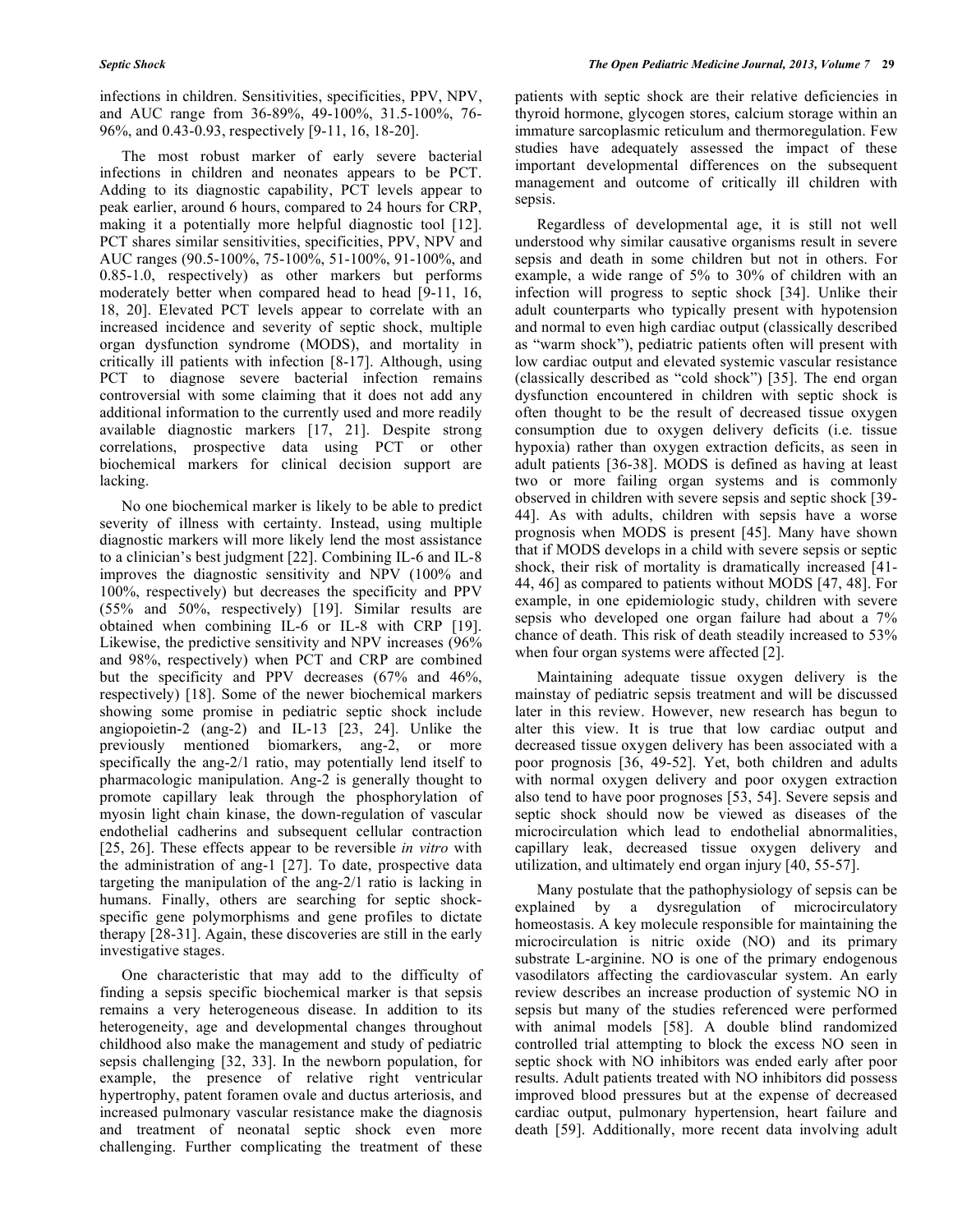patients with septic shock reveals unchanged or decreased levels of systemic NO [60, 61].

 Nevertheless, the previous studies may not be contradictory. The proinflammatory endothelial activation seen in sepsis does produce an increase in systemic NO production; however there may also be local microcirculatory reactive oxygen species and other scavengers leading to a relative NO deficiency in tissue beds [57]. This coupled with decreased endothelial NO bioavailability in sepsis will effectively shunt oxygen rich blood away from end organs and potentially lead to organ dysfunction [62]. In addition to shunting blood away from tissue beds, the decreased NO bioavailability may allow for the release of the vascular growth factor, ang-2, and its potential deleterious effects on the vascular endothelium which were previously discussed [63]. Further expanding on the concept of decreases in local bioavailability or NO production, a group investigated the role of endogenous asymmetric dimethylarginine (ADMA), a non-specific NO synthase inhibitor. They describe that the plasma Larginine:ADMA ratio is significantly reduced in adults with septic shock [64]. High ADMA, or low ratios, are associated with organ dysfunction due to the inhibition of NO production from the endothelium [64]. Unfortunately, the only pediatric study looking at ADMA levels in sepsis describes contradictory results to their adult counterparts. Weiss et. al. shows a decrease in ADMA in a pediatric septic shock cohort which results in an unchanged Larginine:ADMA ratio suggesting that the inhibition of endothelial NO synthase is less likely the predominate microcirculatory derangement in children with septic shock [65].

 The concept that some patients are unable to increase oxygen consumption despite adequate oxygen delivery has sparked new research focusing intracellularly at mitochondria [66]. Mitochondrial dysfunction resulting in decreased ATP concentrations has been associated with organ dysfunction and mortality in septic adults [67]. In addition to decreases in ATP, some have described a decrease in total intracellular mitochondrial units as a result of sepsis-mediated mitoptosis [68]. Reactive oxygen and nitrogen species produced from innate immune and endothelial activation enter the cellular compartment further compounding mitochondrial dysfunction and cellular oxidative stress [69, 70].

 Unfortunately, there is limited data utilizing antioxidents to improve mitochondrial function in pediatric septic shock patients [71]. Furthermore, what may benefit the adult patient with sepsis may not translate to the pediatric patient. For example, when measuring oxidative stress biomarkers, one group did not find significant differences when comparing septic children with healthy controls [72]. Therefore, current pediatric septic shock therapy recommendations continue to focus on maintaining appropriate oxygen delivery to the tissues through early goal-directed therapy. Reaching a goal cardiac index between  $3.3-6.0$  L/min/m<sup>2</sup> with rapid intravenous fluid administration within the first hour of resuscitation appears to improve survival [6, 49, 52, 73, 74]. The rapid reversal of shock improves outcome further if fluid is administered prior to the patient reaching the hospital [75].

 Historically, intravenous pulmonary artery catheters were routinely used to directly measure cardiac output and to obtain pulmonary artery saturations in order to approximate cardiac output and volume status. Unfortunately, the complications associated with the placement of these catheters and their presence within the heart, coupled with challenging data interpretation and no clear evidence of improved outcome, have all but made these catheters obsolete in pediatric critical care [76, 77]. In their place, alternative ways of approximating cardiac output and volume status are being used and validated. Superior vena cava (SVC) oxygen saturation appears to be a reasonable surrogate for mixed venous oxygen saturation (covered in depth in the first article of this supplement), and several clinical studies using SVC oxygen saturation  $\geq 70\%$  as a resuscitation target have shown improved outcomes in both critically ill children and adults with severe sepsis [6, 74, 78]. The resuscitation fluid administration regimen or specific type used (i.e. colloid or crystalloid) seems to be less important as long as it is administered quickly and titrated to restore the patient's mental status and end organ perfusion [6, 74, 79-81]. However, colloid solutions seemed to significantly reduce mortality in patients with severe sepsis from malaria [82]. Colloid fluid also increases systolic blood pressure and cardiac index in patients with dengue shock [83]. The previous studies may have shown statistical significance but many agree that the difference in fluid type may not be clinically relevant to change individual practice at this time.

 Despite numerous studies and consensus statements about the benefit of early fluid resuscitation, the application of rapid fluid administration of  $> 40$  mL/kg within the first hour of therapy continues to be problematic. The 2007 pediatric and neonatal septic shock update from the American College of Critical Care Medicine recommends an even more rigorous fluid resuscitation goal. In this paper, 20- 60 mL/kg of resuscitation fluid is to be administered within the first 15 minutes in an attempt to achieve shock reversal [74]. Though data support these recommendations, strict adherence is difficult in clinical practice. One study identified lack of vascular access, lack of early septic shock diagnosis, and lack of treatment protocols as barriers to rapid fluid resuscitation [84]. For this reason, many institutions have started to create and use goal directed sepsis bundles. In a global performance improvement initiative targeted at improving the management of severe sepsis and septic shock in adults, the Surviving Sepsis Campaign focused primarily on establishing and implementing severe sepsis bundles [85]. A recent meta analysis showed a 1.91 odds of survival in critically ill adults with severe sepsis when bundled care was used compared to non-bundled care controls [86]. While the Surviving Sepsis Campaign excluded children, early studies have demonstrated the feasibility and ease of applying sepsis bundles to the pediatric population as well [78, 87, 88].

 Several studies have also demonstrated the adverse impact of fluid overload on survival, both in critically ill children and most recently in adults [5, 89-91]. Patients with stable hemodynamics and fluid overload may, in fact, require careful, ongoing titration of fluid management with control of the excess fluid through diuretic therapy. Furosemide and hydrochlorothiazide continue to be first-line diuretics and are preferred in patients without renal insufficiency. A minority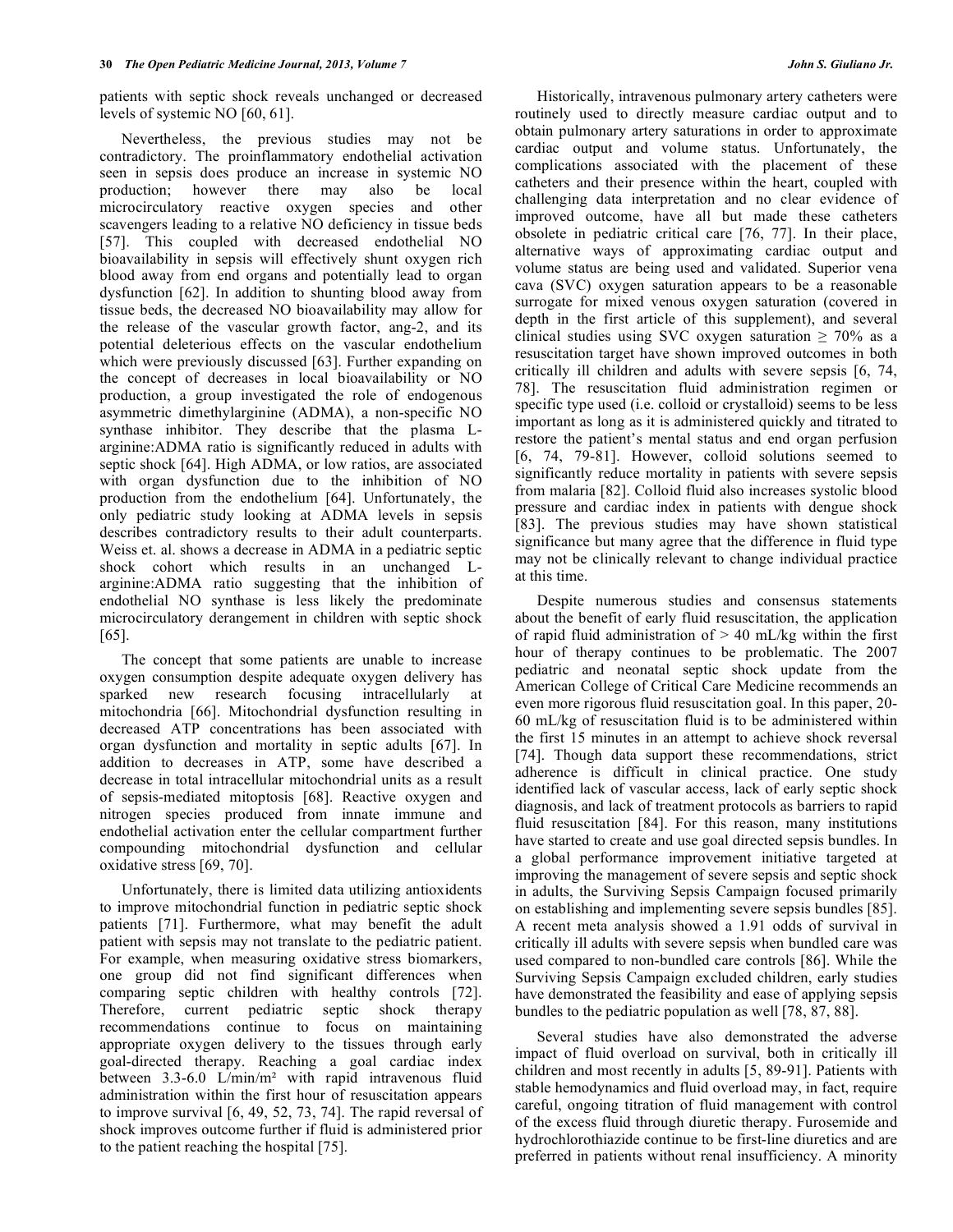of patients will develop acute kidney injury and severe fluid overload necessitating renal replacement therapy. Continuous renal replacement therapy (CRRT), which encompasses the continuous venovenous hemofiltration (CVVH) modalities, provides continuous and measurable ultrafiltration rates without the variability seen with peritoneal dialysis (PD) or hemodialysis (HD) [92]. For these reasons, CRRT may be the preferred method of mechanical diuresis in hemodynamically fragile children with septic shock. Additionally, initiating CRRT early in the illness course before the child develops multiple organ failure or becomes excessively fluid overloaded (i.e. <10-15% fluid overload) may be beneficial and improve outcome [89, 93, 94]. High volume CRRT has also been shown to remove pro- and anti-inflammatory cytokines by convection [95]. This type of therapy has been reported to improve survival in adult patients in some studies, but remains to be seen if this can translate into pediatric practice [96-98].

 Besides rapid fluid resuscitation, early antibiotic use has also likely contributed to the improved outcomes seen over the years with septic shock. During the first 6 hours of hypotension onset in adults with septic shock, each hour appropriate antibiotic treatment is delayed decreases survival by 7.6% [99]. Bundled care has also helped to improve time to receiving appropriate antibiotics in this patient population [86]. In pediatrics, antibiotics are selected based on common age specific infectious organisms. Despite the eradication of the offending organism, many children continue to deteriorate due to an overabundance of inflammatory cytokines and an uncontrolled inflammatory response. Some investigators have begun to look at modulating the immune response, as seen in the use of pentoxifylline with septic premature babies [100]. However, the most extensively studied and controversial immune modulator remains corticosteroid therapy. It has been well established that critically ill children with severe sepsis develop adrenal insufficiency which can result in low cortisol levels. Treatment with corticosteroids seems to improve cardiovascular parameters but not necessarily outcome [101- 105]. Septic shock alone and many of the medications administered while in shock (i.e. one dose of etomidate for endotracheal intubation), can exacerbate adrenal insufficiency [106-108]. Because of this, etomidate use is not recommended in pediatric septic shock [74]. Unfortunately, there are limited data in the form of clinical trials in children with severe sepsis or septic shock addressing routine corticosteroid therapy in the absence of adrenal insufficiency. A review of the corticosteroid debate describes the lack of a clear consensus agreement about "adequate" host stress response as one of the main barriers. This, coupled with a lack of clinical equipoise, has posed a significant obstacle to pediatric corticosteroid trials [109].

 In addition to antibiotics and intravenous fluids, a vast majority of patients with septic shock will receive some type of vasopressor or inotropic support. One of the major changes in the 2007 update on hemodynamic support for pediatric and neonatal septic shock from the American College of Critical Care Medicine is the recommendation to start inotropes peripherally until placement of a central venous catheter can be achieved [74]. Dopamine at doses less than 10 μg/kg/min remains the first-line inotrope at most institutions. Since dopamine causes vasoconstriction by

releasing norepinephrine from sympathetic nerve fibers, catecholamine deplete children with septic shock may not respond. For this reason, many will utilize epinephrine at doses less than 0.3 μg/kg/min for first-line inotropy as well.

 Whether from intensive care therapies or insulin resistance due to critical illness, many children with septic shock will develop hyperglycemia. Many retrospective studies in pediatric critical care have shown an association between hyperglycemia and organ dysfunction, risk of death and longer ICU length of stay [110-113]. Since much of the hyperglycemia recommendations are based on initial adult data, many in pediatric critical care have questioned appropriate glucose control in this patient population [114]. A recent randomized controlled trial demonstrated shorter intensive care unit stays and lower C-reactive protein levels in children aggressively treated with insulin therapy to control hyperglycemia. However, a large percentage of this cohort also developed profound hypoglycemia [115]. Though dangerous in all patient populations, the developing pediatric and neonatal brain can incur more severe, irreversible damage when faced with hypoglycemia [116]. As was seen with the activated protein C pediatric trials, this may be yet another adult septic shock therapy that is not translatable to pediatric patients [117]. Further adding to the controversy, the Normoglycemia in Intensive Care Evaluation and Survival Using Glucose Algorithm Regulation (NICE-SUGAR) study recently refuted the original adult study and showed a mortality increase in critically ill patients managed with tight glucose control [118]. Until a definitive large prospective trial in pediatric septic shock is completed, glucose control recommendations cannot be made.

 Considered by many as a last option therapy, extracorporeal membrane oxygenation (ECMO) has become a more popular septic shock treatment modality in many pediatric tertiary care centers. ECMO centers have reported close to 84% survival in neonatal sepsis [119]. The data is less encouraging in pediatric sepsis, with survival percentages ranging from 37% to 66% [120-124]. The Extracorporeal Life Support Organization (ELSO) reports a national survival rate of 73% when neonates are placed on ECMO for sepsis or pneumonia. The survival rate is down to 57% when older children are placed on ECMO for various infectious lung pathogens [125].

 In conclusion, the correct diagnosis continues to be of utmost importance especially with the increasing problem of antibiotic resistance. Biomarkers, such as PCT, need to be more thoroughly evaluated in a prospective decision-making manner before they can direct patient care. Additionally, more recent data has begun to shift our understanding of the pathophysiology of pediatric sepsis. It is becoming more evident that deficiencies in tissue oxygen consumption are the result of derangements at the microvascular level, specifically involving the endothelium and mitochondria. Septic shock should now be viewed as the result of [1] inadequate tissue oxygen delivery (systemic hypoxia) and [2] inadequate tissue oxygen utilization by the mitochondria (cytopathic hypoxia) [70]. New therapies should focus specifically on augmenting the vascular endothelium to limit capillary leak and prevent wide variations in tone. Angiopoietins appear to be the likely candidates. Antioxidant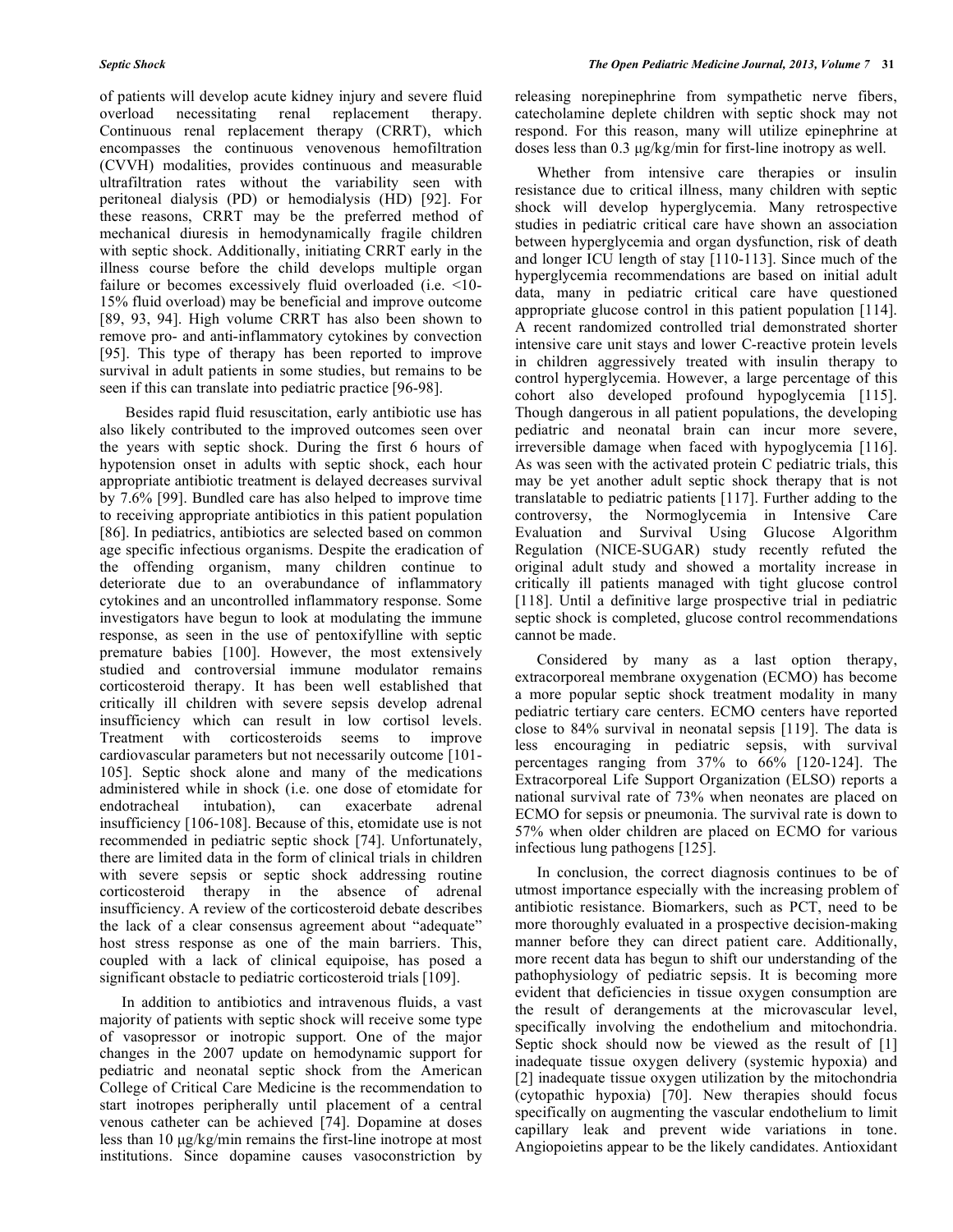research to improve mitochondrial function is encouraging in animal studies but more data is needed before these can be implemented in pediatric patients. Until then we are left with resuscitation fluids, antibiotics and other supportive measures as the only universally accepted therapies for pediatric severe sepsis and septic shock.

## **CONFLICT OF INTEREST**

 The authors confirm that this article content has no conflicts of interest.

#### **ACKNOWLEDGEMENTS**

Declared none.

### **REFERENCES**

- [1] Organization WH. World Health Statistics. 2009; pp. 1-149.
- [2] Watson RS, Carcillo JA, Linde-Zwirble WT, Clermont G, Lidicker J, Angus DC. The epidemiology of severe sepsis in children in the United States. Am J Respir Crit Care Med 2003; 167(5): 695-701.
- [3] Angus DC, Linde-Zwirble WT, Lidicker J, Clermont G, Carcillo J, Pinsky MR. Epidemiology of severe sepsis in the United States: analysis of incidence, outcome, and associated costs of care. Crit Care Med 2001; 29(7): 1303-10.
- [4] Watson RS, Carcillo JA. Scope and epidemiology of pediatric sepsis. Pediatr Crit Care Med 2005; 6(3 Suppl): S3-5.
- [5] Goldstein B, Giroir B, Randolph A. International pediatric sepsis consensus conference: definitions for sepsis and organ dysfunction in pediatrics. Pediatr Crit Care Med 2005; 6(1): 2-8.
- [6] Carcillo JA, Fields AI. Clinical practice parameters for hemodynamic support of pediatric and neonatal patients in septic shock. Crit Care Med 2002; 30(6): 1365-78.
- [7] Angus DC, Burgner D, Wunderink R, *et al*. The PIRO concept: P is for predisposition. Crit Care 2003; 7(3): 248-51.
- [8] Assicot M, Gendrel D, Carsin H, Raymond J, Guilbaud J, Bohuon C. High serum procalcitonin concentrations in patients with sepsis and infection. Lancet 1993; 341(8844): 515-8.
- [9] Carrol ED, Mankhambo LA, Jeffers G, *et al*. The diagnostic and prognostic accuracy of five markers of serious bacterial infection in Malawian children with signs of severe infection. PLoS One 2009;  $4(8)$ : e6621.
- [10] Carrol ED, Newland P, Riordan FA, Thomson AP, Curtis N, Hart CA*.* Procalcitonin as a diagnostic marker of meningococcal disease in children presenting with fever and a rash. Arch Dis Child 2002; 86(4): 282-5.
- [11] Carrol ED, Newland P, Thomson AP, Hart CA*.* Prognostic value of procalcitonin in children with meningococcal sepsis. Crit Care Med 2005; 33(1): 224-5.
- [12] Casado-Flores J, Blanco-Quiros A, Asensio J, Arranz E, Garrote JA, Nieto M. Serum procalcitonin in children with suspected sepsis: a comparison with C-reactive protein and neutrophil count. Pediatr Crit Care Med 2003; 4(2): 190-5.
- [13] Fioretto JR, Martin JG, Kurokawa CS, *et al*. Comparison between procalcitonin and C-reactive protein for early diagnosis of children with sepsis or septic shock. Inflamm Res 2010; 59(8): 581-6
- [14] Han YY, Doughty LA, Kofos D, Sasser H, Carcillo JA*.* Procalcitonin is persistently increased among children with poor outcome from bacterial sepsis. Pediatr Crit Care Med 2003; 4(1): 21-5.
- [15] Hatherill M, Tibby SM, Turner C, Ratnavel N, Murdoch IA. Procalcitonin and cytokine levels: relationship to organ failure and mortality in pediatric septic shock. Crit Care Med 2000; 28(7): 2591-4.
- [16] Leclerc F, Leteurtre S, Noizet O, *et al*. Procalcitonin as a prognostic marker in children with meningococcal septic shock. Arch Dis Child 2002; 87(5): 450.
- [17] Ugarte H, Silva E, Mercan D, De Mendonça A, Vincent JL*.* Procalcitonin used as a marker of infection in the intensive care unit. Crit Care Med 1999; 27(3): 498-504.
- [18] Lacour AG, Gervaix A, Zamora SA, *et al*. Procalcitonin, IL-6, IL-8, IL-1 receptor antagonist and C-reactive protein as identificators of serious bacterial infections in children with fever without localising signs. Eur J Pediatr 2001; 160(2): 95-100.
- [19] Mehr SS, Doyle LW, Rice GE, Vervaart P, Henschke P. Interleukin-6 and interleukin-8 in newborn bacterial infection. Am J Perinatol 2001; 18(6): 313-24.
- [20] Enguix A, Rey C, Concha A, Medina A, Coto D, Diéguez MA. Comparison of procalcitonin with C-reactive protein and serum amyloid for the early diagnosis of bacterial sepsis in critically ill neonates and children. Intensive Care Med 2001; 27(1): 211-5.
- [21] Bonac B, Derganc M, Wraber B, Hojker S. Interleukin-8 and procalcitonin in early diagnosis of early severe bacterial infection in critically ill neonates. Pflugers Arch 2000; 440(5 Suppl): R72-4.
- [22] de Kruif MD, Limper M, Gerritsen H, *et al*. Additional value of procalcitonin for diagnosis of infection in patients with fever at the emergency department. Crit Care Med 2010; 38(2): 457-63.
- [23] Blanco-Quiros A, Casado-Flores J, Garrote AJA, *et al*. Interleukin-13 is involved in the survival of children with sepsis. Acta Paediatr 2005; 94(12): 1828-31.
- [24] Giuliano JS Jr, Lahni PM, Harmon K, *et al*. Admission angiopoietin levels in children with septic shock. Shock 2007; 28(6): 650-4.
- [25] Parikh SM, Mammoto T, Schultz A, *et al*. Excess circulating angiopoietin-2 may contribute to pulmonary vascular leak in sepsis in humans. PLoS Med 2006; 3(3): e46.
- [26] Gallagher DC, Bhatt RS, Parikh SM, *et al*. Angiopoietin 2 is a potential mediator of high-dose interleukin 2-induced vascular leak. Clin Cancer Res 2007; 13(7): 2115-20.
- [27] Mammoto T, Parikh SM, Mammoto A, *et al*. Angiopoietin-1 requires p190 RhoGAP to protect against vascular leakage *in vivo*. J Biol Chem 2007; 282(33): 23910-8.
- [28] Wong HR, Cvijanovich N, Allen GL, *et al*. Genomic expression profiling across the pediatric systemic inflammatory response syndrome, sepsis, and septic shock spectrum. Crit Care Med 2009; 37(5): 1558-66.
- [29] Wong HR, Cvijanovich N, Lin R, *et al*. Identification of pediatric septic shock subclasses based on genome-wide expression profiling. BMC Med 2009; 7: 34.
- [30] Bunker-Wiersma HE, Koopmans RP, Kuipers TW, *et al*. Single nucleotide polymorphisms in genes of circulatory homeostasis in surviving pediatric intensive care patients with meningococcal infection. Pediatr Crit Care Med 2008; 9(5): 517-23.
- [31] Gordon AC, Waheed U, Hansen TK, *et al*. Mannose-binding lectin polymorphisms in severe sepsis: relationship to levels, incidence, and outcome. Shock 2006; 25(1): 88-93.
- [32] Wheeler DS WH, Zingarelli B. Children are not Small Adults! Open Inflamm J 2011; 4: 4-12.
- [33] Wynn J, Cornell TT, Wong HR, *et al*. The host response to sepsis and developmental impact. Pediatrics 2010; 125(5): 1031-41.
- [34] Zimmerman JJ. Sepsis/septic shock. In: Pediatric critical care. Fuhrman BP, Zimmerman JJ, Eds. 2<sup>nd</sup> ed. Mosby, MO: St. Louis 1998, pp. 1088-100.
- [35] Dellinger RP, Levy MM, Carlet JM, *et al*. Surviving Sepsis Campaign: international guidelines for management of severe sepsis and septic shock: 2008. Crit Care Med 2008; 36(1): 296-327.
- [36] Carcillo JA, Pollack MM, Ruttimann UE, *et al*. Sequential physiologic interactions in pediatric cardiogenic and septic shock. Crit Care Med 1989; 17(1): 12-6.
- [37] Kaufman BS, Rackow EC, Falk JL. The relationship between oxygen delivery and consumption during fluid resuscitation of hypovolemic and septic shock. Chest 1984; 85(3): 336-40.
- [38] Lucking SE, Williams TM, Chaten FC, *et al*. Dependence of oxygen consumption on oxygen delivery in children with hyperdynamic septic shock and low oxygen extraction. Crit Care Med 1990; 18(12): 1316-9.
- [39] American College of Chest Physicians/Society of Critical Care Medicine Consensus Conference: definitions for sepsis and organ failure and guidelines for the use of innovative therapies in sepsis. Crit Care Med 1992; 20(6): 864-74.
- [40] Nguyen T, Hall M, Han Y, *et al*. Microvascular thrombosis in pediatric multiple organ failure: Is it a therapeutic target? Pediatr Crit Care Med 2001; 2(3): 187-96.
- [41] Wilkinson JD, Pollack MM, Ruttimann UE, *et al*. Outcome of pediatric patients with multiple organ system failure. Crit Care Med 1986; 14(4): 271-4.
- [42] Wilkinson JD, Pollack MM, Glass NL, *et al*. Mortality associated with multiple organ system failure and sepsis in pediatric intensive care unit. J Pediatr 1987; 111(3): 324-8.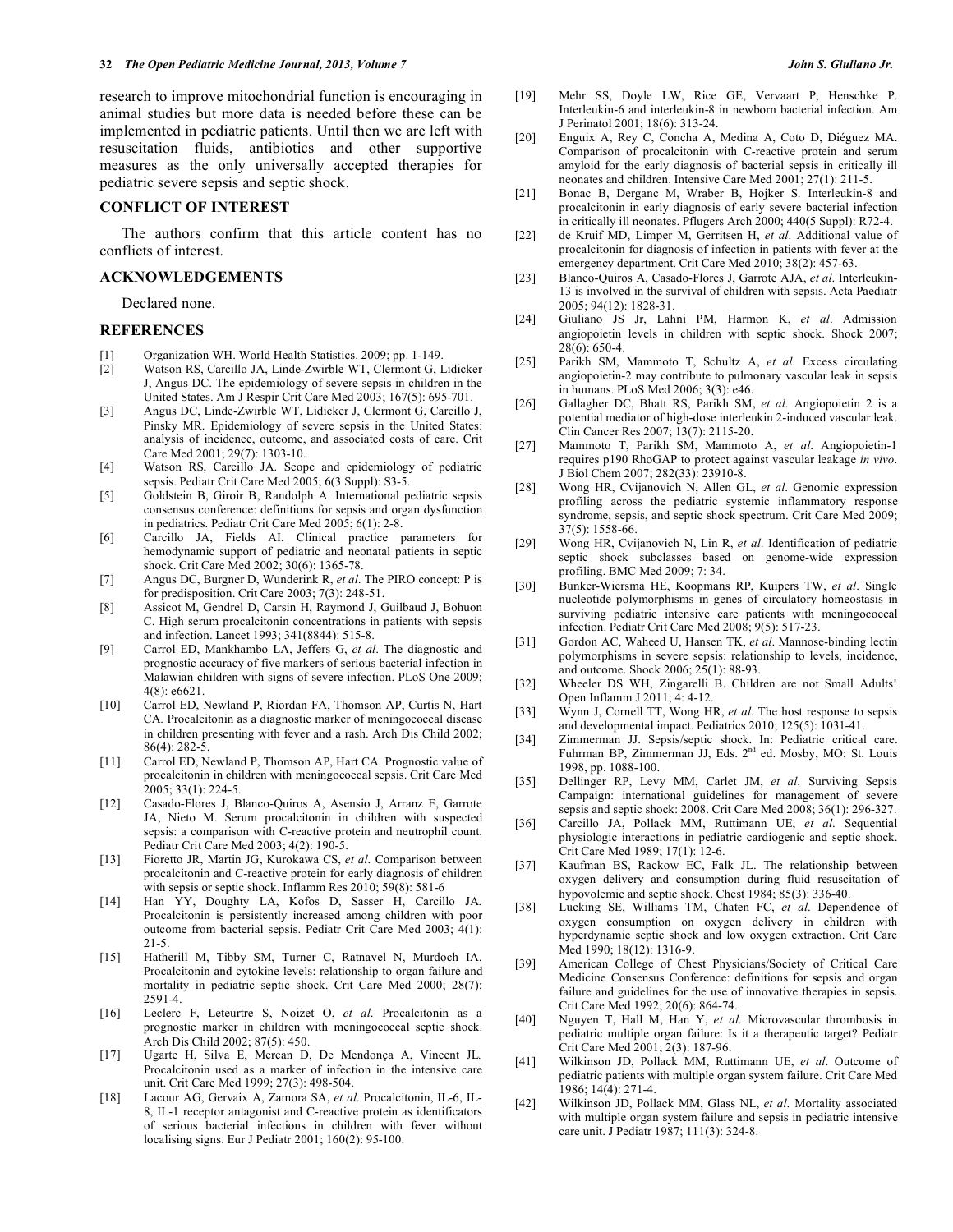- [43] Proulx F, Fayon M, Farrell CA, *et al*. Epidemiology of sepsis and multiple organ dysfunction syndrome in children. Chest 1996; 109(4): 1033-7.
- [44] Proulx F, Gauthier M, Nadeau D, *et al*. Timing and predictors of death in pediatric patients with multiple organ system failure. Crit Care Med 1994; 22(6): 1025-31.
- [45] Leclerc F, Leteurtre S, Duhamel A, *et al*. Cumulative influence of organ dysfunctions and septic state on mortality of critically ill children. Am J Respir Crit Care Med 2005; 171(4): 348-53.
- [46] Odetola FO, Gebremariam A, Freed GL. Patient and hospital correlates of clinical outcomes and resource utilization in severe pediatric sepsis. Pediatrics 2007; 119(3): 487-94.
- [47] Duke TD, Butt W, South M. Predictors of mortality and multiple organ failure in children with sepsis. Intensive Care Med 1997; 23(6): 684-92.
- [48] Kutko MC, Calarco MP, Flaherty MB, *et al*. Mortality rates in pediatric septic shock with and without multiple organ system failure. Pediatr Crit Care Med 2003; 4(3): 333-7.
- [49] Pollack MM, Fields AI, Ruttimann UE. Distributions of cardiopulmonary variables in pediatric survivors and nonsurvivors of septic shock. Crit Care Med 1985; 13(6): 454-9.
- [50] Monsalve F, Rucabado L, Salvador A, *et al*. Myocardial depression in septic shock caused by meningococcal infection. Crit Care Med 1984; 12(12): 1021-3.
- [51] Feltes TF, Pignatelli R, Kleinert S, *et al*. Quantitated left ventricular systolic mechanics in children with septic shock utilizing noninvasive wall-stress analysis. Crit Care Med 1994; 22(10): 1647-58.
- [52] Ceneviva G, Paschall JA, Maffei F, *et al*. Hemodynamic support in fluid-refractory pediatric septic shock. Pediatrics 1998; 102(2): e19.
- [53] Pollack MM, Fields AI, Ruttimann UE. Sequential cardiopulmonary variables of infants and children in septic shock. Crit Care Med 1984; 12(7): 554-9.
- [54] Hayes MA, Timmins AC, Yau EH, *et al*. Oxygen transport patterns in patients with sepsis syndrome or septic shock: influence of treatment and relationship to outcome. Crit Care Med 1997; 25(6): 926-36.
- [55] Hinshaw LB. Sepsis/septic shock: participation of the microcirculation: an abbreviated review. Crit Care Med 1996; 24(6): 1072-8.
- [56] Wheeler DS WH, Shanley TP. Pediatric Critical Care Medicine: Basic Science and Clinical Evidence. 1<sup>st</sup> ed. London: Springer; 2007; pp. 118-25, 1421-44.
- [57] Trzeciak S, Cinel I, Phillip DR, *et al*. Resuscitating the microcirculation in sepsis: the central role of nitric oxide, emerging concepts for novel therapies, and challenges for clinical trials. Acad Emerg Med 2008; 15(5): 399-413.
- [58] Vincent JL, Zhang H, Szabo C, *et al*. Effects of nitric oxide in septic shock. Am J Respir Crit Care Med 2000; 161(6): 1781-5.
- [59] Lopez A, Lorente JA, Steingrub J, *et al*. Multiple-center, randomized, placebo-controlled, double-blind study of the nitric oxide synthase inhibitor 546C88: effect on survival in patients with septic shock. Crit Care Med 2004; 32(1): 21-30.
- [60] Kao CC, Bandi V, Guntupalli KK, *et al*. Arginine, citrulline and nitric oxide metabolism in sepsis. Clin Sci (Lond) 2009; 117(1): 23-30.
- [61] Luiking YC, Poeze M, Ramsay G, *et al*. Reduced citrulline production in sepsis is related to diminished de novo arginine and nitric oxide production. Am J Clin Nutr 2009; 89(1): 142-52.
- [62] Davis JS, Yeo TW, Thomas JH, *et al*. Sepsis-associated microvascular dysfunction measured by peripheral arterial tonometry: an observational study. Crit Care 2009; 13(5): R155.
- [63] Davis JS, Yeo TW, Piera KA, *et al*. Angiopoietin-2 is increased in sepsis and inversely associated with nitric oxide-dependent microvascular reactivity. Crit Care 2010; 14(3): R89.
- [64] Davis JS, Darcy CJ, Yeo TW, *et al*. Asymmetric dimethylarginine, endothelial nitric oxide bioavailability and mortality in sepsis. PLoS One 2011; 6(2): e17260.
- [65] Weiss SL, Haymond S, Ralay Ranaivo H, *et al*. Evaluation of asymmetric dimethylarginine, arginine, and carnitine metabolism in pediatric sepsis. Pediatr Crit Care Med 2012; 13(4): e210-8.
- [66] Fink MP. Cytopathic hypoxia. Mitochondrial dysfunction as mechanism contributing to organ dysfunction in sepsis. Crit Care Clin 2001; 17(1): 219-37.
- [67] Brealey D, Brand M, Hargreaves I, *et al*. Association between mitochondrial dysfunction and severity and outcome of septic shock. Lancet 2002; 360(9328): 219-23.
- [68] Fredriksson K, Hammarqvist F, Strigard K, *et al*. Derangements in mitochondrial metabolism in intercostal and leg muscle of critically ill patients with sepsis-induced multiple organ failure. Am J Physiol Endocrinol Metab 2006; 291(5): E1044-50.
- [69] Andrades ME, Morina A, Spasic S, *et al*. Bench-to-bedside review: sepsis - from the redox point of view. Crit Care 2011; 15(5): 230.
- [70] Huet O, Dupic L, Harrois A, *et al*. Oxidative stress and endothelial dysfunction during sepsis. Front Biosci 2011; 16: 1986-95.
- [71] von Dessauer B, Bongain J, Molina V, *et al*. Oxidative stress as a novel target in pediatric sepsis management. J Crit Care 2010; 26(1): 103 e101-7.
- [72] Cherian S, Jameson S, Rajarajeswari C, *et al*. Oxidative stress in sepsis in children. Indian J Med Res 2007; 125(2): 143-8.
- [73] Carcillo JA, Davis AL, Zaritsky A. Role of early fluid resuscitation in pediatric septic shock. JAMA 1991; 266(9): 1242-5.
- [74] Brierley J, Carcillo JA, Choong K, *et al*. Clinical practice parameters for hemodynamic support of pediatric and neonatal septic shock: 2007 update from the American College of Critical Care Medicine. Crit Care Med 2009; 37(2): 666-88.
- [75] Han YY, Carcillo JA, Dragotta MA, *et al*. Early reversal of pediatric-neonatal septic shock by community physicians is associated with improved outcome. Pediatrics 2003; 112(4): 793-9.
- [76] Evans DC, Doraiswamy VA, Prosciak MP, *et al*. Complications associated with pulmonary artery catheters: a comprehensive clinical review. Scand J Surg 2009; 98(4)199-208.
- [77] Ramsay J. Pro: Is the pulmonary artery catheter dead? J Cardiothorac Vasc Anesth 2007; 21(1): 144-6.
- [78] de Oliveira CF, de Oliveira DS, Gottschald AF, *et al*. ACCM/PALS haemodynamic support guidelines for paediatric septic shock: an outcomes comparison with and without monitoring central venous oxygen saturation. Intensive Care Med 2008; 34(6): 1065-75.
- [79] Wills BA, Nguyen MD, Ha TL, *et al*. Comparison of three fluid solutions for resuscitation in dengue shock syndrome. N Engl J Med 2005; 353(9): 877-89.
- [80] Ngo NT, Cao XT, Kneen R, *et al*. Acute management of dengue shock syndrome: a randomized double-blind comparison of 4 intravenous fluid regimens in the first hour. Clin Infect Dis 2001; 32(2): 204-13.
- [81] Santhanam I, Sangareddi S, Venkataraman S, *et al*. A prospective randomized controlled study of two fluid regimens in the initial management of septic shock in the emergency department. Pediatr Emerg Care 2008; 24(10): 647-55.
- [82] Maitland K, Pamba A, English M, *et al.* Randomized trial of volume expansion with albumin or saline in children with severe malaria: preliminary evidence of albumin benefit. Clin Infect Dis 2005; 40(4): 538-45.
- [83] Dung NM, Day NP, Tam DT, *et al*. Fluid replacement in dengue shock syndrome: a randomized, double-blind comparison of four intravenous-fluid regimens. Clin Infect Dis 1999; 29(4): 787-94.
- [84] Oliveira CF, Nogueira de Sa FR, Oliveira DS, *et al*. Time- and fluid-sensitive resuscitation for hemodynamic support of children in septic shock: barriers to the implementation of the American College of Critical Care Medicine/Pediatric Advanced Life Support Guidelines in a pediatric intensive care unit in a developing world. Pediatr Emerg Care 2008; 24(12): 810-5.
- [85] Levy MM, Dellinger RP, Townsend SR, *et al*. The Surviving Sepsis Campaign: results of an international guideline-based performance improvement program targeting severe sepsis. Intensive Care Med 2010; 36(2): 222-31.
- [86] Barochia AV, Cui X, Vitberg D, *et al*. Bundled care for septic shock: an analysis of clinical trials. Crit Care Med 2009; 38(2): 668-78.
- [87] Larsen GY, Mecham N, Greenberg R. An emergency department septic shock protocol and care guideline for children initiated at triage. Pediatrics 2011; 127(6): e1585-92.
- [88] Cruz AT, Perry AM, Williams EA, *et al*. Implementation of goaldirected therapy for children with suspected sepsis in the emergency department. Pediatrics 2011; 127(3): e758-66.
- [89] Goldstein SL, Somers MJ, Baum MA, *et al*. Pediatric patients with multi-organ dysfunction syndrome receiving continuous renal replacement therapy. Kidney Int 2005; 67(2): 653-8.